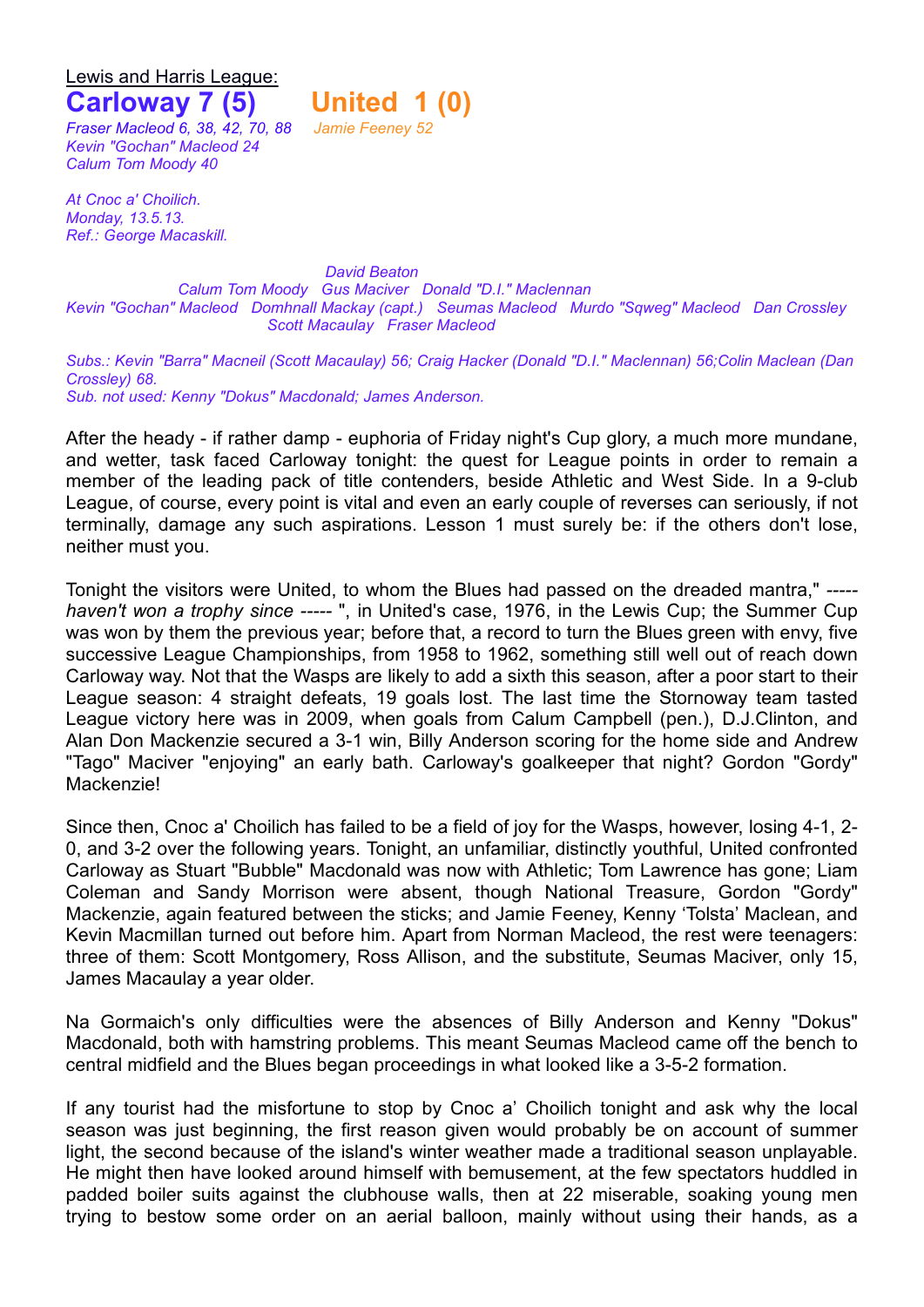howling, swirling sou'westerly drove successive crescendos of hail, sleet, and snow into their faces. "*What on earth is it like up here at midwinter?*", he would feel forced to ask next. Even the substitutes for both sides huddled among the "crowd".

United had the added misfortune of facing the gale in the first half. Immediately, largely because of this, they were under pressure: in 3 minutes a "Gochan" run down the right saw his squared cross, 12 metres from the bye-line, side-footed over the bar by Seumas Macleod in front of goal. Three minutes later Macaulay was free on the right but his shot from the right edge of the box flew off a defender for a corner. His beautifully-flighted left-foot corner harnessed the wind perfectly to whiz in under the United bar where Seumas Macleod, on the line, touched it on for Fraser Macleod to nod home (**1-0**).

A dominant pattern had been set. On 10 minutes a long flighted ball forward over United's high back-line, clearly Carloway's preferred tactic for the circumstances, saw Fraz Mac racing in yet again, this time into the right of the box but "Gordy" was out like a flash to block; the high spinning ball was caught by the wind and blown back fast toward the goal, but somehow Maclean (?) raced back in time to beat "Gochan" to it and clear high off the line for a corner. United simply could not contain or threaten, with any forward movement foundering midway into the Blues' half. Carloway would then play it around at the back in the Spanish style, before Mackay, "Sqweg", or Moody released a long high or low splitter forward for Macaulay or Macleod to break at pace, or Crossley or "Gochan" to run the line. Any attempt to clear high was simply blown back.

On 19 minutes a Fraz Mac free-kick from 24 metres on the left caused confusion in the Wasps' box; a Macaulay free-kick from the same position broke off the wall inwards and led to a scramble in the area. On 23 minutes "D.I." sent a peach low through the line from the halfway line for Fraser Macleod to run on into the left corner of the box, but as Mackenzie closed the angle, he side-footed his cross-shot just outside the far post. A minute later "D.I." again sent the ball forward, this time to "Sqweg", 22 metres out leftish, and he flicked the ball on to the breaking Fraz Mac. On the left side of the box he fired a square ball in to the unmarked "Gochan". Again, Mackenzie was fast to block, but the rebound fell back to "Gochan", who tapped home inside the left-hand post (**2-0**).

United were now losing shape dangerously at the back, as the midfield failed to compete. On 29 minutes the fast forward ball sent "Gochan" into the box but he was blocked 14 metres out in the centre, reversed, then saw his left-foot drive savagely deflected away from the goalie, on to Mackenzie's left-hand post and past. Over-elaboration at the Carloway back, gave Chris Wood a glimmer of hope but he was crowded out on the edge of the box.

Then a seven-minute period saw the game spin wildly out of United's reach. On 38 minutes Seumas Macleod in the centre on the halfway line, chipped forward left for Macaulay to run to the left edge of the box, then curve a chip wide to the left of the advancing "Gordy" for the racing Fraz Mac to fire home at the far post from 6 metres (**3-0**). A minute later Macaulay received the ball back from a corner on the right, then flighted it in for a group of Blues' heads, 12 metres out centrally, to flick right of the keeper; but Mackenzie brilliantly blocked with his outstretched right hand for a corner. However, Crossley's corner from the left broke along the 6 metre box for Moody to force home by the far post (**4-0**). Then Mackay won the ball in the centre and sent the diagonal forward to Macaulay free on the right; his quick-fire diagonal across the box allowed Fraser Macleod to slide past "Gordy's" left hand and inside the post from 14 metres (**5-0**).

## **Half-Time: Carloway 5 United 0.**

What words of advice can you offer to a group of teenagers, 0-5 at half-time? At least the wind -